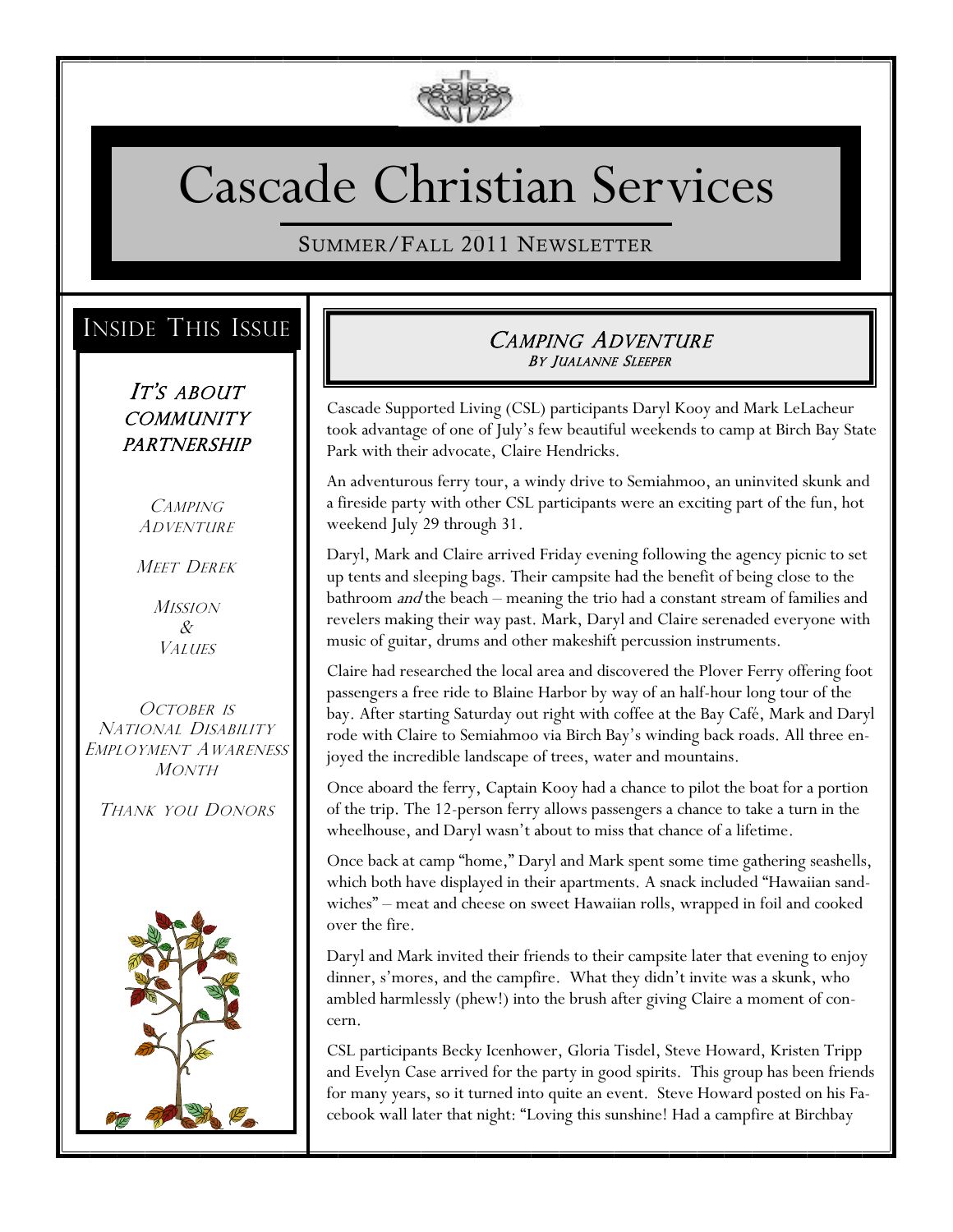#### CASCADE CHRISTIAN SERVICES

tonight!" The nice weather was appreciated by all.

Sunday morning brought a few sprinkles as the group packed up and cleaned the campsite. When Daryl was asked about his camping trip, he stated, "It was fun to get out in the fresh air and meet my neighbors in other campsites." Birch Bay State

Park was completely full the entire weekend they were there. When Daryl



was asked what his favorite part of camping was, he said, "Going around to all the different places!" When Mark was asked what he would remember about camping, he said, "The skunk!"

## MEET DEREK

Cascade Home Care began providing services to children last November. However, one of our first participants is not really a child anymore. We'd like to introduce you to Derek, our "big time" high school student. Upon meeting Derek one of his first comments might be, "I'm in high school now!" Derek is an enthusiastic teenager. Home Care Manager Lyndra Iddings was excited to be able to assist Derek and his mom. Iddings stated, "Their family is welcoming and caring. It's rewarding knowing Derek is benefiting from this program as much as we are from them." Caregiver Jeremy Forbes says, "Derek is bubbling with life and is just a fun guy to be around." Derek's mother, Sheryl, appreciates that Derek has a buddy to help him out with his personal care needs, which has enhanced his confidence. During the time Home Care has been working with him Derek has mastered tying his shoes and is improving his personal hygiene and cleanliness tasks. In addition, Derek has memorized his phone number and address.

Aside from those successes, Derek has many other interests. He loves fire trucks and construction. He enjoys participating in Special Olympics, bowling, socializing with friends and hanging out at the Max Higbee Center.

Derek's wish regarding the Cascade Home Care program is to go out into the community with his caregiver to experience fun social activities together, and he wants to include other Cascade participants. As Sheryl enthusiastically comments, "Derek is so helpful and caring for his peers."

We agree with Derek and his mom. It is our desire to obtain money through fund raising and donations to provide supervised social activities in addition to the state-funded specified personal care services, because we think those unfunded social activities are as important as is home care.

## CASCADE VOCATIONAL SERVICE OPPORTUNITIES FOR EVERYONE

October is National Disability Employment Awareness Month. It is the perfect time to honor the employers we work with in our community.

The partnerships Cascade Vocational Services (CVS) has created with businesses throughout Whatcom County have lasting effects for not only our participants, but for our community.

One of the longest standing relationships CVS has had is with the General Service Administration (GSA). CVS has provided custodial services for the US Border Crossings at the Blaine Truck Crossing, Lynden and Sumas Stations since 1996 through the federal AbilityOne Program. The AbilityOne program is providing employment to more than 47,000 individuals nationally and is the largest single source of employment for people who are blind or have other significant disabilities. The employment opportunities made possible through the AbilityOne Program equip people who are blind or have significant disabilities with the skills and training necessary to earn equitable wages, benefits and greater independence. Because of the job opportunities created by the GSA through the AbilityOne Program, CVS has been providing gainful employment to many people over the last 15 years. These jobs have made available learning opportunities, the ability to receive wages and benefits that help lead to a more independent life, and reduce the need for other government benefits.

Thank you, employers who support Cascade Vocational Services in providing Opportunities for Everyone.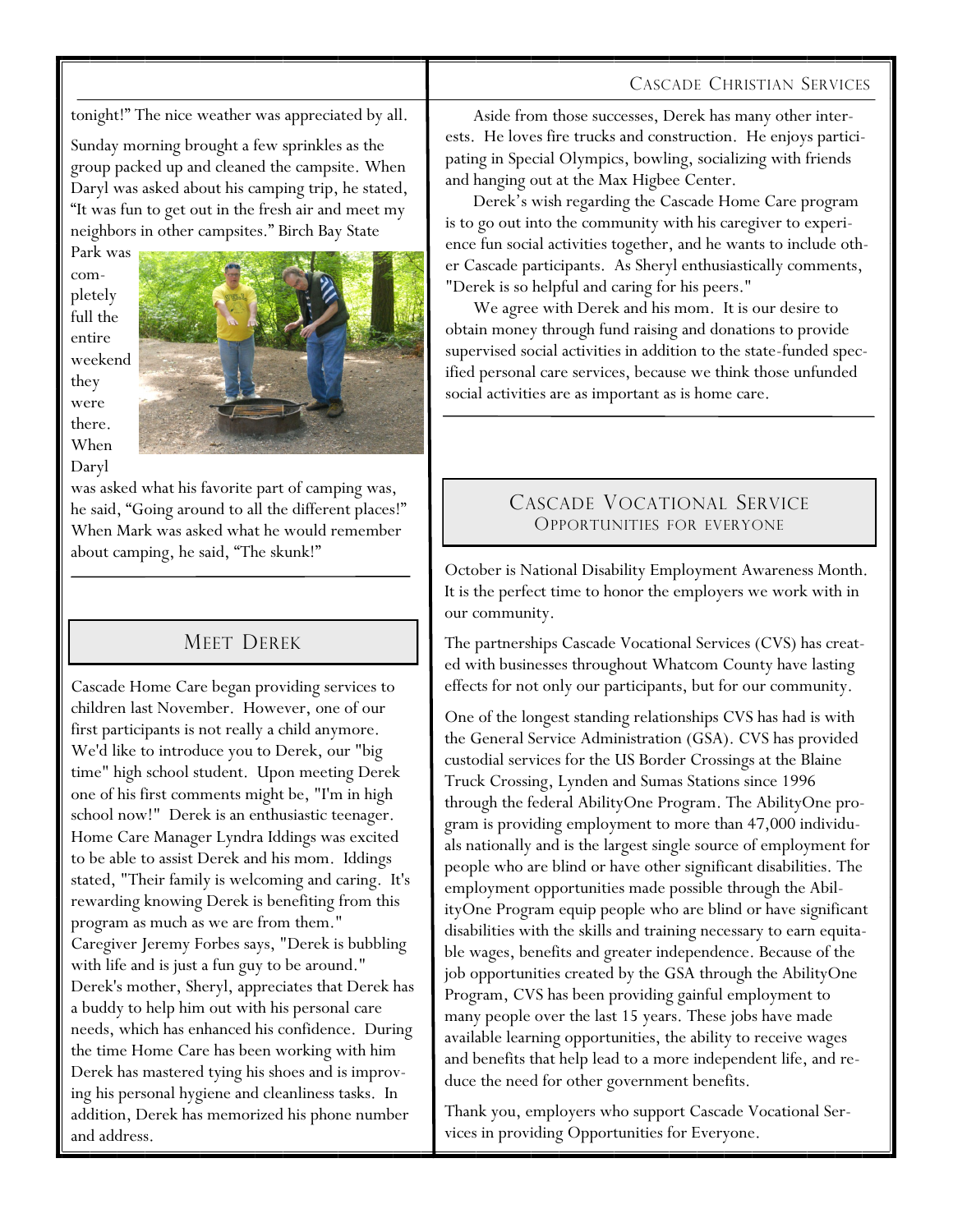CASCADE CHRISTIAN SERVICES

### EMPOWERING INDIVIDUALS WITH DISABILITIES TO ENHANCE THEIR QUALITY OF LIFE

#### "As iron sharpens iron, so one person sharpens another." Proverbs 27:17 NIV

This June we invited community, staff and board members to review the Cascade Christian Services agency mission statement. We also asked our community how they thought we were doing and what services besides those currently given they would like us to offer. This strategic planning meeting was the first we've had in a while, but is part of an ongoing process to assure the agency is prepared for the future.

The last time we laid out plans for the agency's future resulted in our adult family home, Pinestreet Home for young men. Our supported living program started using the cluster housing model. Our home care program began providing contracted-services to children.

Now with the sluggish economy and uncertainty that has created, we determined to look closely at what we do and how we use funds entrusted to us. We've been dealing with the inevitable cutbacks in our contracts by becoming more efficient and stronger. Our strategic planning and restructuring this summer are putting the agency on the ready for possible growth as we feel challenged by God's calling to offer as good or better services we have provided for over 30 years.

It was time to update our mission statement, which was fine when we were providing only residential services in a group setting. Today we provide services in the community−homes, shopping, recreation−and offer vocational services−job development, placement, support. We wanted our mission statement and values that support our mission to be inclusive and to the point.

**Mission:** Empowering individuals with disabilities to enhance their quality of life.

#### **Values:**

| Service Excellence                                                                                                                                                              | Integrity                                                                                                                                          | Empowerment                                                                                                                                                              |
|---------------------------------------------------------------------------------------------------------------------------------------------------------------------------------|----------------------------------------------------------------------------------------------------------------------------------------------------|--------------------------------------------------------------------------------------------------------------------------------------------------------------------------|
| Maintaining quality staff and services<br>requires wisdom, expertise, respect<br>and integrity.                                                                                 | Doing what we say and taking respon-<br>sibility for our actions and words. We<br>hold each other accountable to the<br>Mission and Values of CCS. | Striving to provide people with tools,<br>skills and connections to build a more<br>positive future.                                                                     |
| Competencies                                                                                                                                                                    | Christian Leadership                                                                                                                               | Servant Leadership                                                                                                                                                       |
| Delivering services that meet physical,<br>emotional, spiritual, mental, social<br>and environmental needs.                                                                     | Adhering to bring glory to God and<br>serving fellow humankind.                                                                                    | Leading by example and putting others<br>needs and desires before our own. We<br>are humble stewards of organizational<br>resources: human, financial and physi-<br>cal. |
| Equal Opportunity                                                                                                                                                               | <b>Individualized Services</b>                                                                                                                     | Community                                                                                                                                                                |
| Supporting personal growth through<br>power and choice, competence, health<br>and safety, positive relationships, sta-<br>tus and integration. All people are<br>created equal. | Providing services from a person cen-<br>tered perspective.                                                                                        | Belonging is a two-way street, and<br>everyone benefits from inclusion. We<br>seek to partner together to create a<br>barrier-free community.                            |

These values are the fundamentals of who we are and what we do, and at core of the grid is the Christian leadership and service on which our agency was founded. This process of updating our mission statement and articulating our values has helped us to refocus and prepare us for what God expects of us in the future.